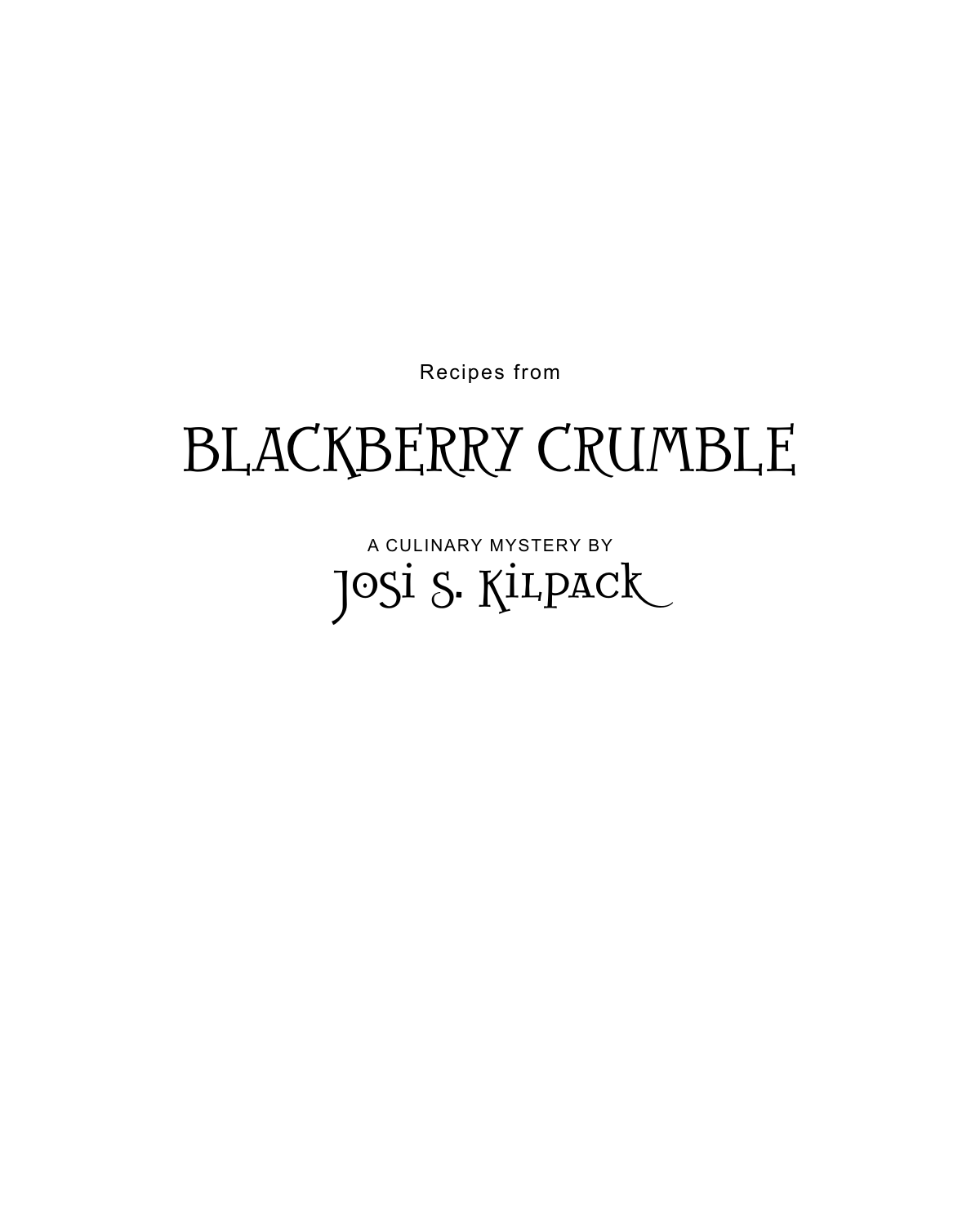Blueberry Muffin Tops

1 ⁄2 cup shortening 1 ⁄4 cup butter 1 egg 1 cup sugar 1 teaspoon vanilla 11 ⁄2 teaspoons lemon zest (can use 1 teaspoon lemon juice instead) 2 tablespoons milk 2 cups all-purpose flour 11 ⁄2 teaspoons baking powder 1 ⁄2 teaspoon salt 1 cup fresh blueberries, or frozen blueberries (no need to thaw)

Preheat oven to 375 degrees. In a large bowl, cream the shortening, butter, egg, sugar, vanilla, lemon zest, and milk. In a separate bowl, combine dry ingredients. Add to shortening mixture until just mixed. Fold in blueberries, careful not to crush the berries. The batter might be a little crumbly.

Drop by teaspoonfuls (or 1-inch scoops) onto parchment or silicone-mat baking sheet (blueberries stick like crazy). Bake 12 to 15 minutes or until muffin tops are golden brown. Cool on cookie sheet for two minutes before moving to a rack to cool. Makes 3 dozen.

Optional glaze 11 ⁄2 tablespoons butter 1 cup powdered sugar 2 tablespoons lemon juice

Mix all ingredients together. Drizzle over cookies while cookies are still warm.

Note: A streusel topping might taste really good too!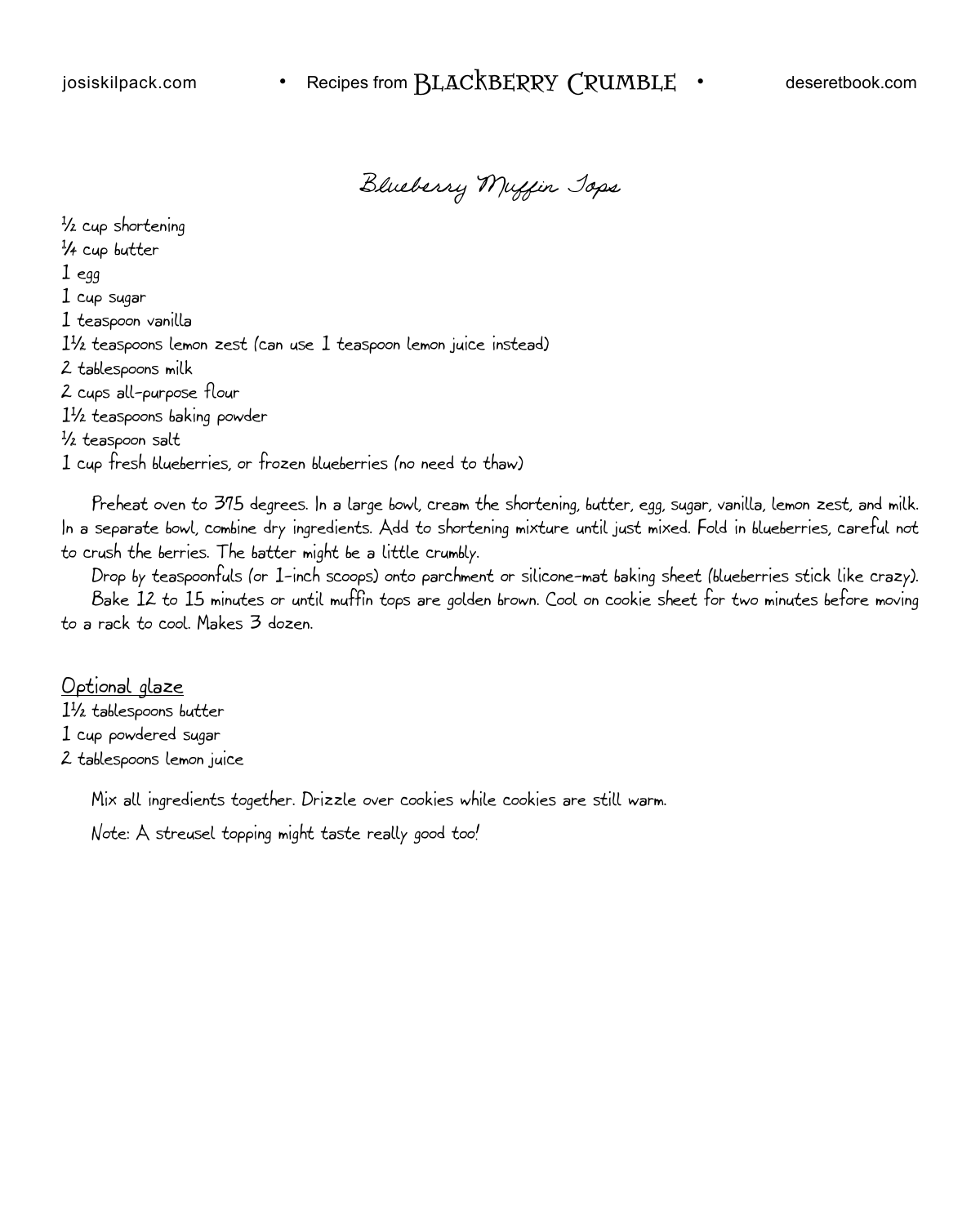Gayle's Potato Salad

10 fist-sized red potatoes 10 eggs 1 ⁄4 teaspoon salt 11 ⁄2 cups chopped dill pickles 13 ⁄4 cups mayonnaise 11 ⁄2 tablespoons to 2 tablespoons mustard (to taste and consistency) 2 tablespoons to 1 ⁄4 cup pickle juice (to taste and consistency)  $^{\text{1}\!\!}/\text{2}$  cup finely diced green or white onions (optional; Jack insists that the onions are NOT optional) Salt (to taste) Pepper (to taste)

Wash potatoes well and boil (with skins on) until a knife cuts through the potato easily. Drain, refill pan with cool water, and set aside. Potatoes can be cooked the night before, drained, and refrigerated.\*

Put eggs in a 2-quart saucepan. Cover with water and add 1 ⁄4 teaspoon salt. Cook eggs on high heat until the water comes to a boil. Boil eggs one minute. Remove pan from heat, cover, and let sit for 9 minutes. Drain pan and refill with cool water. Repeat after two minutes. (This will cool the eggs quickly and keep them from getting the green layer around the yolk, which is due to overcooking.) When cool, peel the eggs. (Eggs can be boiled in advance and refrigerated, but don't peel them until ready to use.)

Mix pickles, mayonnaise, mustard, pickle juice, onions, salt, and pepper together in a small bowl.

Dice the cooled, unpeeled potatoes and place in a large bowl. (Use a small knife and cut them carefully in your hand over the bowl; boiled potatoes are messy on a cutting board). Dice the cooled, peeled eggs and add to the potatoes. Add pickle and mayo mixture. Use a large spoon or rubber scraper to mix potatoes, eggs, and mayo mixture together.

Adjust flavors and thickness of sauce by adding more pickle juice (don't be shy with the pickle juice if the sauce needs it). Salt and pepper to taste. Refrigerate until serving. Serves 10 to 14.

\*Gayle always flavors her potatoes first: Drain the potatoes on a dish towel to absorb most of the water. After dicing the potatoes, pour additional pickle juice directly on them so they absorb the juice and have an even better flavor.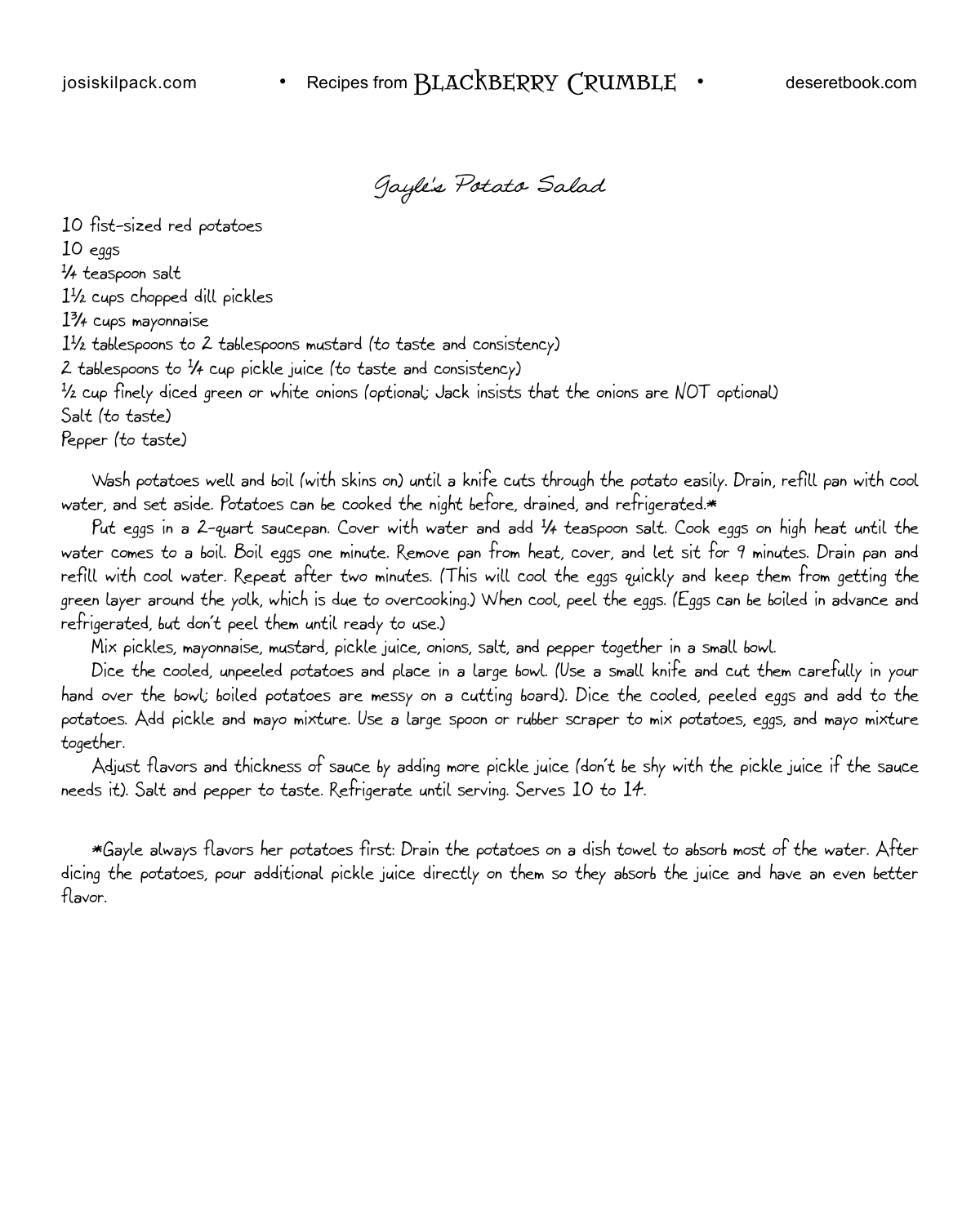Easy Crab Dip

1 (8-ounce) package cream cheese, softened 1 ⁄4 cup cocktail sauce 1 (4.25-ounce) can lump crab meat Lemon juice (to taste) Crackers Celery sticks

Place softened cream cheese in the middle of a medium-sized dinner plate or similarly sized platter. Using the back of a spoon, smooth cream cheese evenly across the surface of the plate. Spread a layer of cocktail sauce over the cream cheese.

Open canned crab meat, drain, and use a fork to fluff the meat. Spread crab meat evenly over the cocktail sauce.\* (Drizzle lemon juice over crab for additional yumminess-but use sparingly!)

Use a firm cracker or celery stick to scoop up the layered dip.

\*Breanna likes this dip with a drained can of tiny shrimp instead of the crab.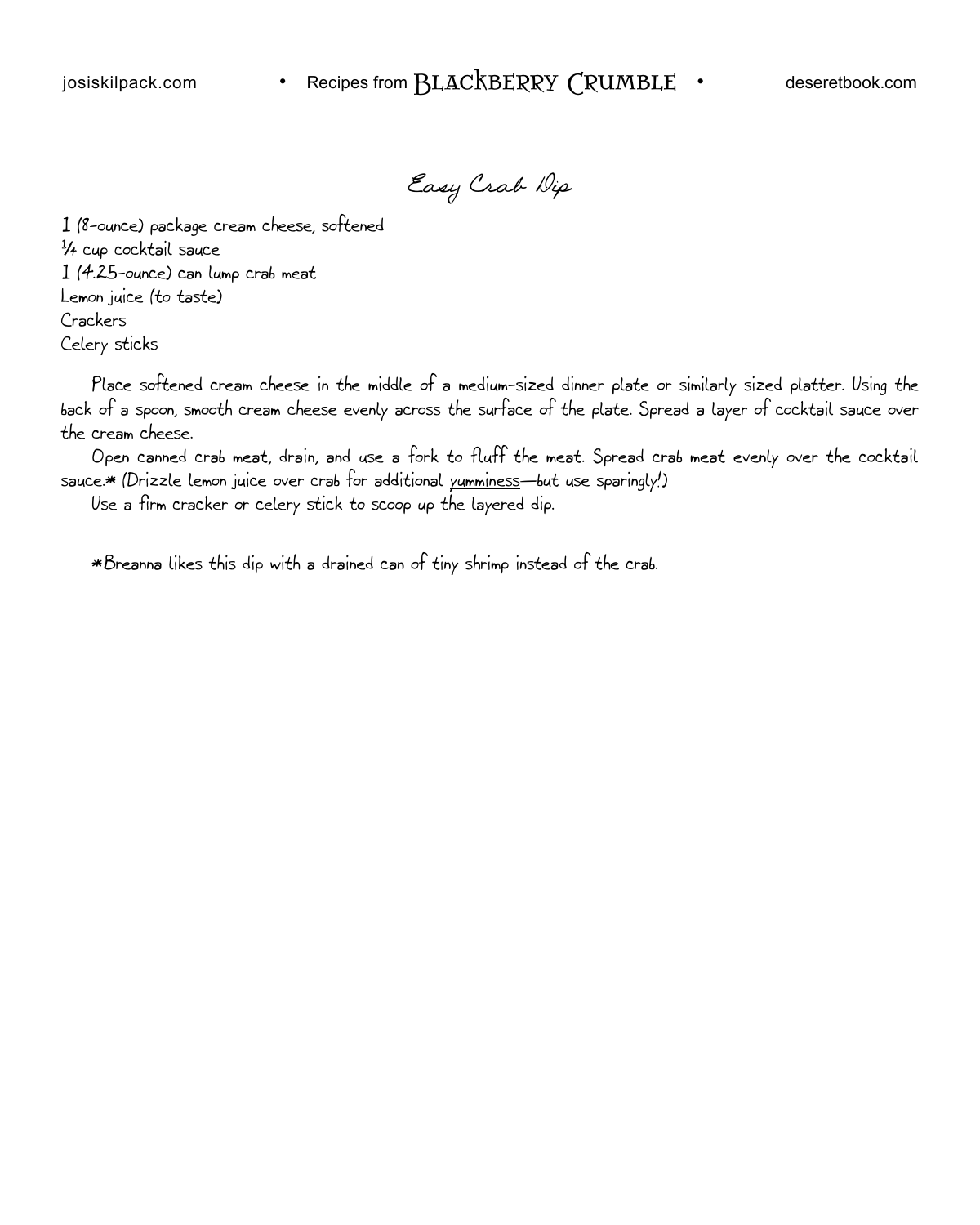Cherry Chocolate Chip Cookies

1 (10-ounce) jar maraschino cherries (chopped, should yield 3 ⁄4 cup)

1 ⁄2 cup butter

1 ⁄2 cup shortening (Breanna uses butter-flavored shortening)

<sup>1</sup>⁄2 cup sugar

3 ⁄4 cup brown sugar

1 teaspoon vanilla

3 tablespoons reserved cherry juice

2 eggs

2½ cups flour

1 teaspoon salt

1 ⁄2 teaspoon baking powder

3 ⁄4 teaspoon baking soda

3 ⁄4 cup mini semisweet chocolate chips\*

Preheat oven to 350 degrees. Drain jar of cherries but reserve the juice. Chop cherries and set aside.

Cream butter and shortening, add sugars and beat until fluffy. Add vanilla, cherry juice, and eggs. Mix well. Add flour, salt, baking powder, and baking soda. Mix until combined. Add chopped cherries and chocolate chips. Mix until combined.

Drop by rounded teaspoons (or use a 1-inch scoop) onto an ungreased cookie sheet. Bake 8 to 12 minutes or until the edges begin to brown slightly. (The center of the cookie may still appear uncooked.) Cool on pan for 2 minutes before moving to cooling rack. Makes 3 dozen.

\*Milk chocolate chips work, too, but they have a higher tendency to scorch, so don't overcook. I prefer white chocolate chips; they keep the cherry flavor center stage.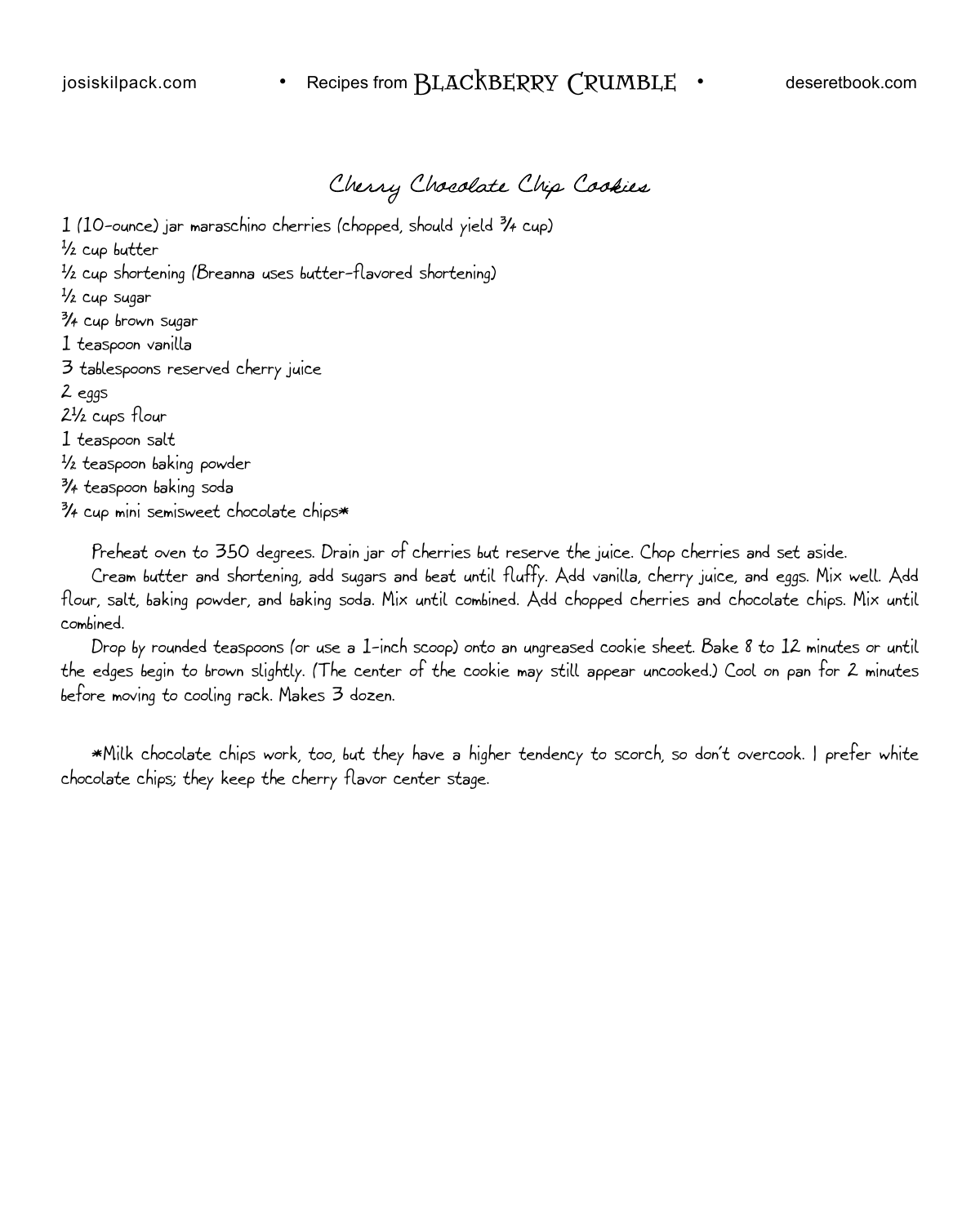Annie's Triple-Berry Summer Salad

3 ⁄4 cup candied walnuts  $^{\mathrm{1\!/\mathrm{s}}$  cup sugar Salt 5 cups (6 to 8 ounces) baby spinach 2 cups fresh berries of your choice (blackberries, boysenberries, blueberries, sliced strawberries, etc.) 1 ⁄2 cup red onion, sliced thin (Jack likes lots of onions on his salad) 1 cup of your favorite sweet dressing (poppy seed, raspberry vinaigrette, etc.)

To candy walnuts, preheat frying pan on medium-low heat. Add walnuts and cook for about 3 minutes, until you start to smell them, stirring constantly. Sprinkle sugar and a dash of salt over the nuts. Continue to stir quickly until the sugar melts. Toss nuts until sugar is no longer grainy and nuts are coated in the melted sugar; about five minutes. (A little smoke is normal, but be careful not to burn them.) Once the nuts are coated, spread them out on a sheet of wax paper and let cool while you assemble the rest of the salad.\*

For the salad, toss together all ingredients except the dressing. Add cooled walnuts and dressing. Toss to coat salad. Serve immediately. Serves 6 to 8.

\*Gayle insists that candied walnuts are impossible to make at home, so she uses walnuts straight from the bag.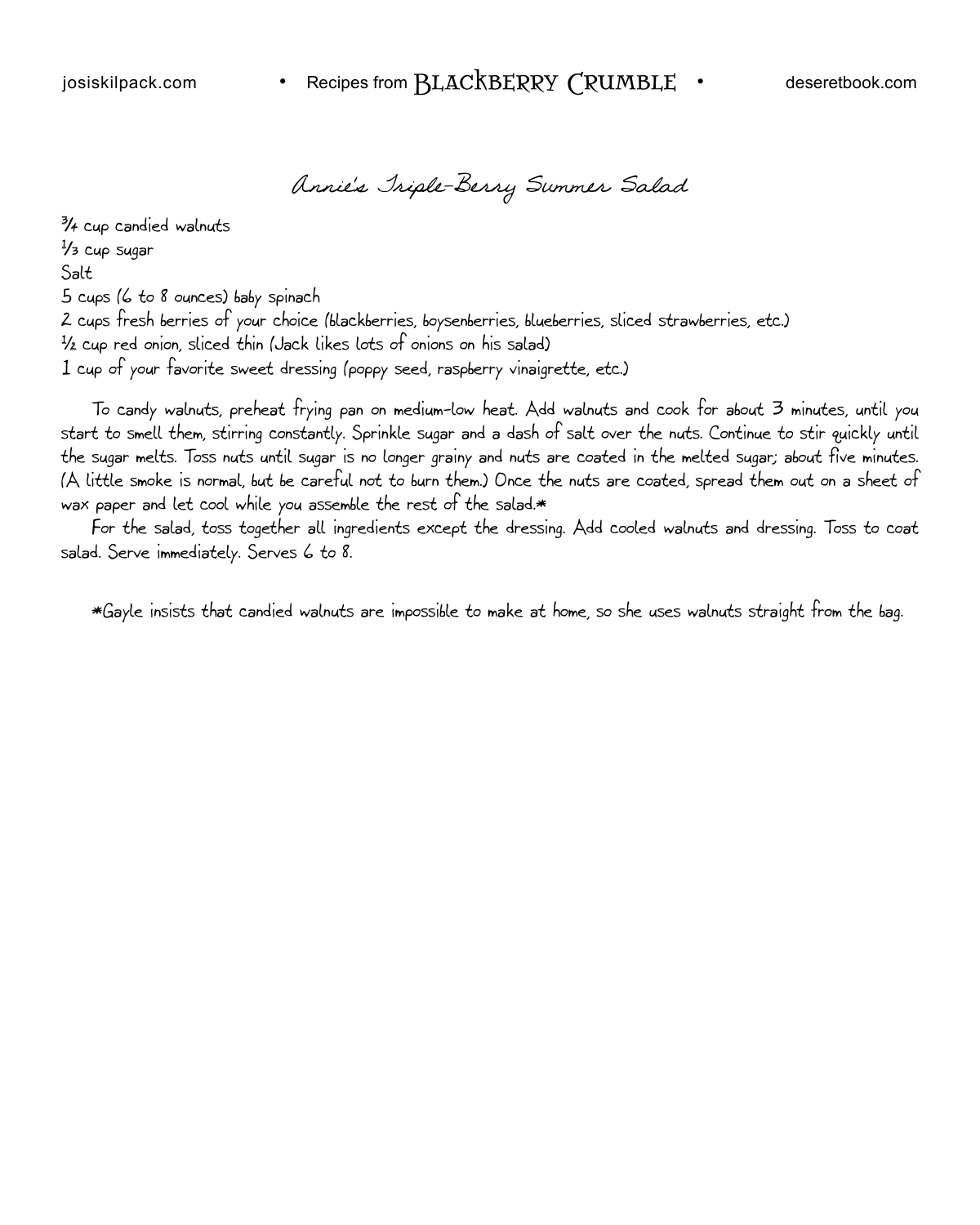Salmon and Wild Mushroom Casserole

1 (12-ounce) package wide egg noodles

1 ⁄2 cup butter, plus 2 tablespoons butter, divided

 $1$  (14-ounce) can salmon\*

1 onion, chopped

5 celery ribs, diced

4 to 8 ounces wild mushrooms (oyster, shiitake, etc.), washed and sliced (quantity should be based on how much you like mushrooms)

1 ⁄2 teaspoon salt

6 tablespoons flour

1 teaspoon double mustard powder

1 cup milk

1 (14-ounce) can chicken broth

1 cup crushed oyster or saltine crackers

Preheat the oven to 350 degrees. Butter a 2-quart casserole dish. Cook the noodles according to package directions (don't forget the salt). Drain, then return to the pot and toss with 2 tablespoons of butter. Set aside.

While the noodles are cooking, open and drain the can of salmon. Remove any round bones and discard them. (Other bones are soft enough to mix with the fish.) Mash the salmon meat with a fork. Set aside.

Melt 6 tablespoons of butter in a large skillet over medium-low heat. Add the onion and celery and sauté until translucent, about 3 to 4 minutes. Add the mushrooms and salt. Cook, stirring often, until the mushrooms give up their juices, about  $4$  minutes.

Add flour to the skillet and stir well. Add mustard powder. Stir until combined. Cook 2 minutes. Slowly add the milk and chicken broth, stirring constantly (remember to scrape up any browned flour on the bottom of the pan for more flavor). Stir until mixture is thick and bubbly. Add the salmon. Turn off the heat. Salt and pepper to taste.

Pour the vegetable-salmon mixture over the buttered noodles and mix until well combined. Pour into buttered casserole dish.

Melt remaining 2 tablespoons of butter and toss with crackers. Spread buttered crackers over the top of the casserole dish. (A little garlic salt tossed with the oyster crackers is yummy, too.) Bake 30 minutes. Serves 6 to 8.

\*Could use canned chicken in place of salmon.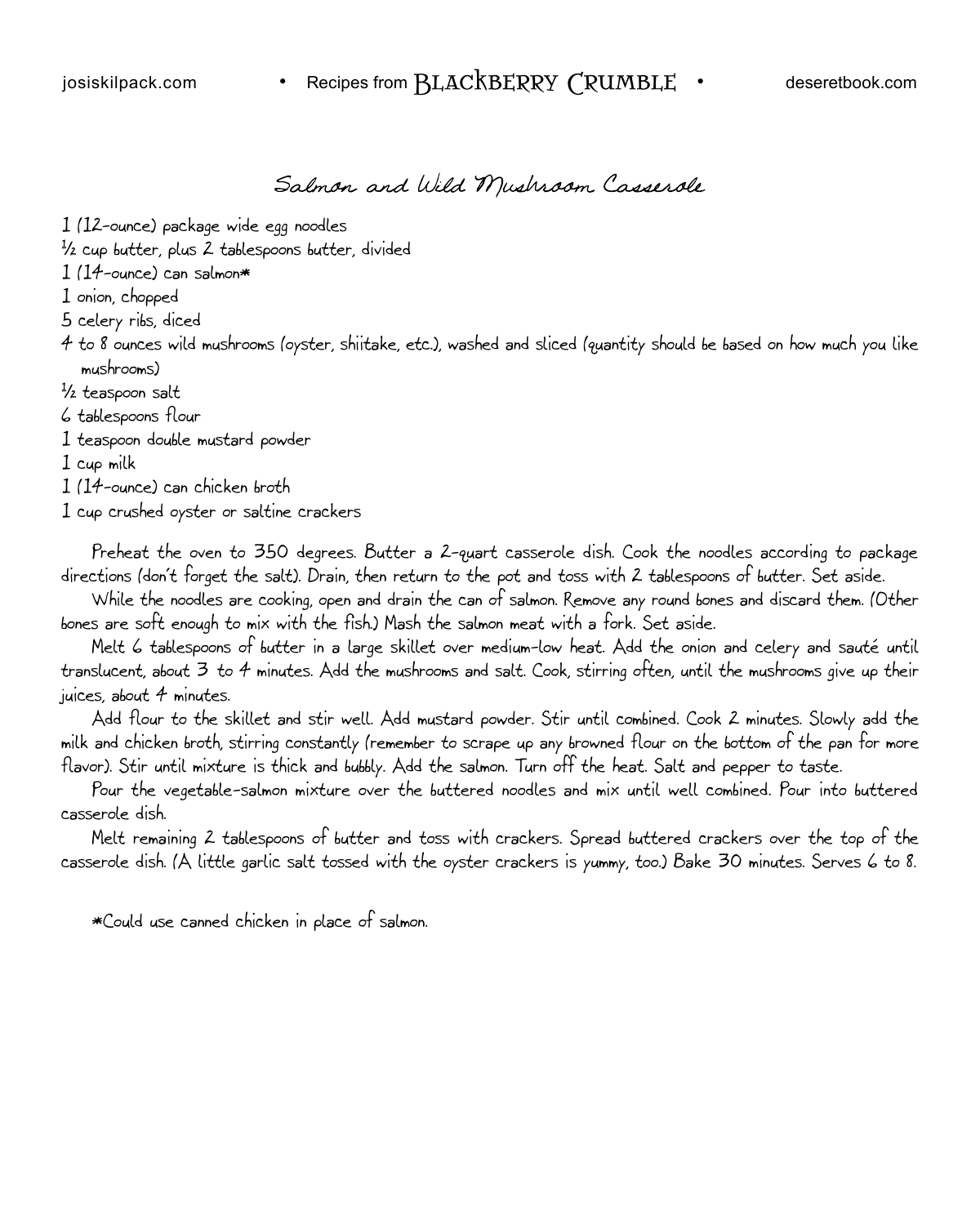Loaded Bread Dip

11 ⁄2 cups mayonnaise 11 ⁄2 cups sour cream 1 cup grated Parmesan cheese 1 ⁄2 onion, diced 1 clove garlic, mashed 1 cup cooked, crumbled bacon 3 cups shredded cheddar cheese  $1$  round loaf artisan bread $*$ 

Preheat oven to 350 degrees. In a large bowl, combine all ingredients except the bread. Hollow out a round loaf of artisan bread, reserving the bread removed from the center. Spoon the dip into the bread and bake on a cookie sheet for 40 minutes.

When done, use the bread you removed to eat the dip. Serves 4.

\*Use smaller rounds of bread for individual dips.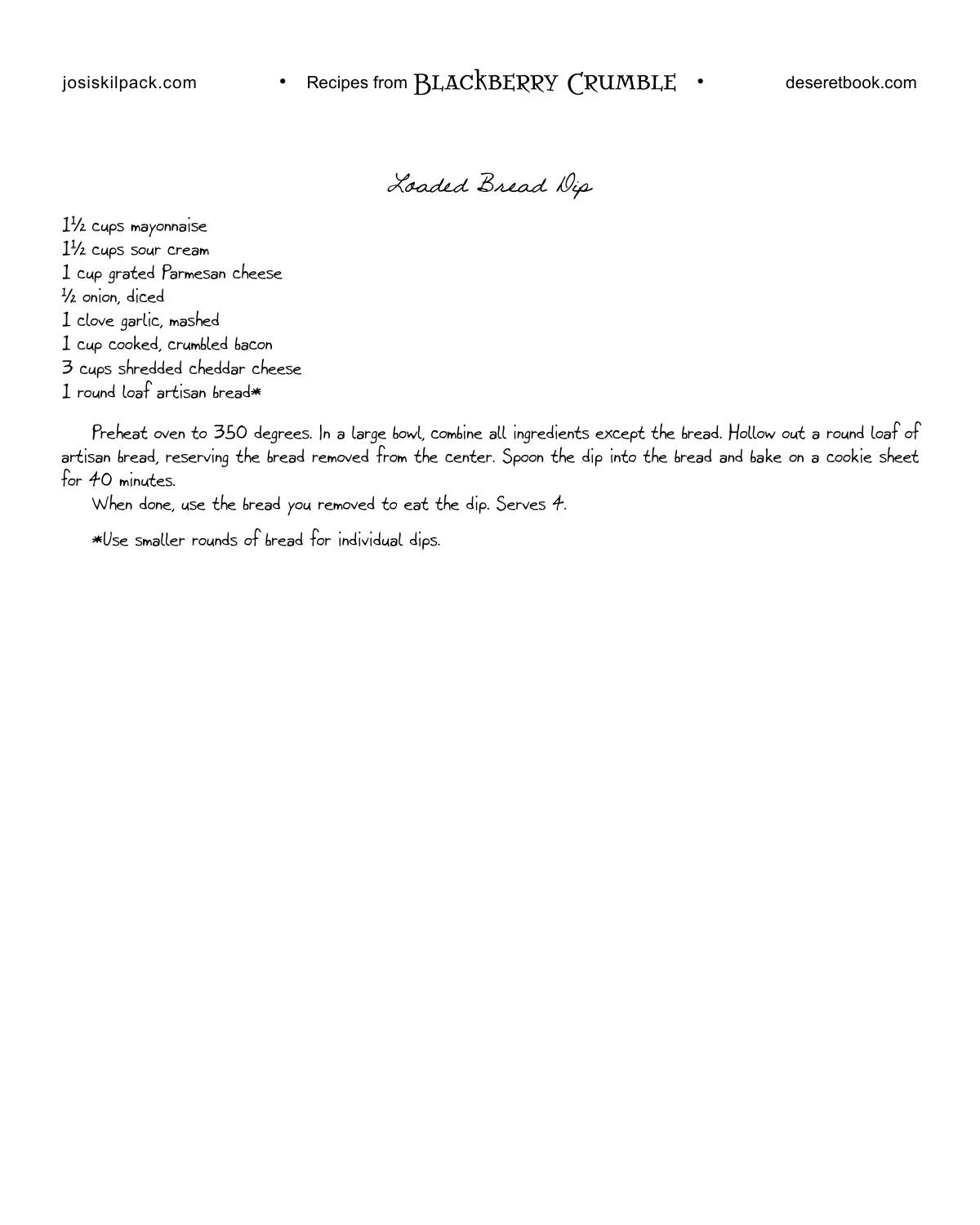Bacon Ice Cream

6 slices of bacon

2 to 4 tablespoons brown sugar 2 quarts heavy whipping cream 1 teaspoon vanilla extract

2 to 4 cups sugar, to taste

Milk to the fill line, about 4 inches from the top of the ice cream container

To candy the bacon, line 6 slices of bacon on a jelly-roll pan covered with either aluminum foil or a silicone mat. Sprinkle approximately 1 teaspoon brown sugar on each bacon slice, keeping as much sugar on the bacon as possible (or put bacon and sugar in a zip-top bag to coat).

Put pan in a cold oven and set heat to 325 degrees. Bake for 25 minutes. While the bacon is cooking, prepare ice cream base (see below). After 25 minutes, turn bacon over. Continue turning bacon every three minutes until bacon is crispy and the brown sugar gives it a candy coating.

Remove pan from oven and move bacon to a cooling rack, if using foil. (Bacon can cool directly on the silicone mat.) Once cooled, chop bacon into very small pieces. Store chopped bacon in refrigerator or freezer until ready to add to the ice cream base.

To prepare ice cream base, use a standard 4-quart ice cream maker.\* Add whipping cream, then sugar. (You want it quite sweet, since the sweetness will mellow as the ice cream freezes.) Add milk to the fill line of the container (usually 4 inches from the top). Add more sugar if necessary. Mix and chill in the refrigerator for about an hour.

When bacon has cooled, add the chopped, candied bacon pieces to the chilled ice cream base. Freeze according to ice-cream maker directions. (Adding the bacon a few minutes before the freezer is finished will keep the "candy" from dissolving into the base as much.) Final result should be a soft, toffee-flavored ice cream with bits of bacon, which give it a salty flavor and are similar in texture to bits of toffee. Serve immediately.

\*Adjust ingredients accordingly if your freezer has a different capacity.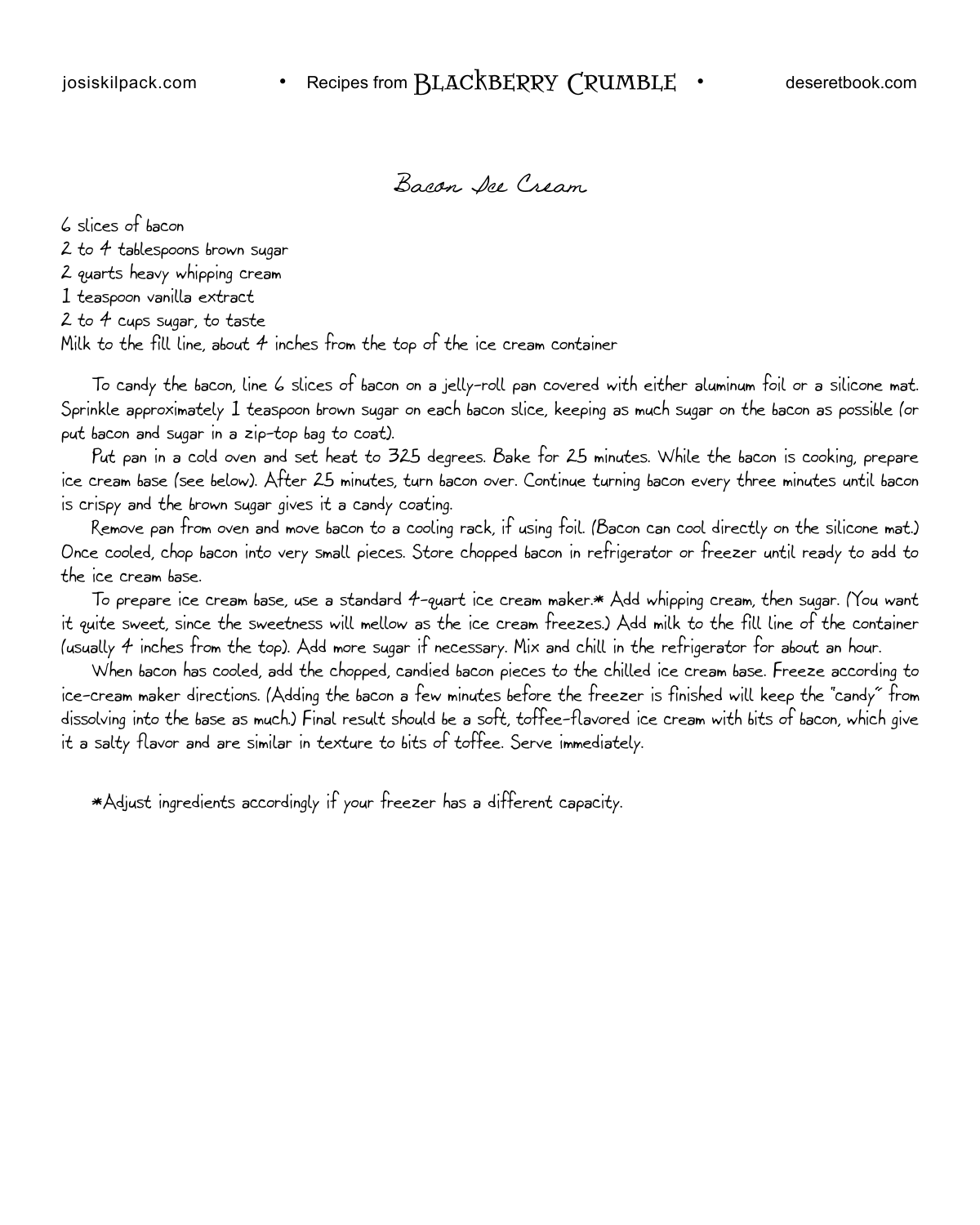Marvelous Bran Muffins

31 ⁄2 cups All-Bran® cereal 1 cup boiling water 1 ⁄2 cup butter 1 cup white sugar 1 ⁄2 cup brown sugar 2 eggs 2 cups buttermilk 21 ⁄2 cups flour 21 ⁄2 teaspoons baking soda 2 teaspoons cinnamon 1 ⁄2 teaspoons salt

Preheat oven to 350 degrees. Line muffin cups. Soak 1 cup of All-Bran cereal in 1 cup boiling water and stir until evenly blended. Set aside. Cream butter and sugar. Beat eggs in one at a time, then add buttermilk and soaked bran. Mix. Add flour, baking soda, cinnamon, and salt. Blend just until batter is moist. Fold in remaining All-Bran cereal. (If desired, mix in up to 2 cups of suggested additions.\*)

Spoon batter into muffin cups, filling each to the top. Bake 30 to 35 minutes, or until cake tester comes out clean. Makes 2 dozen.

\*Suggested Additions

Mix-and-match up to 2 cups of any of the following ingredients:

11 ⁄2 cups blueberries (fresh or frozen) 1 cup chocolate chips—any type 1 ⁄2 cup chopped walnuts or pecans 1 cup Craisins®, raisins, or dried cherries 1 cup chopped dates 1 cup chopped fresh cranberries 11 ⁄2 cups chopped apples 1 ⁄2 cup coconut 1 cup pineapple tidbits, drained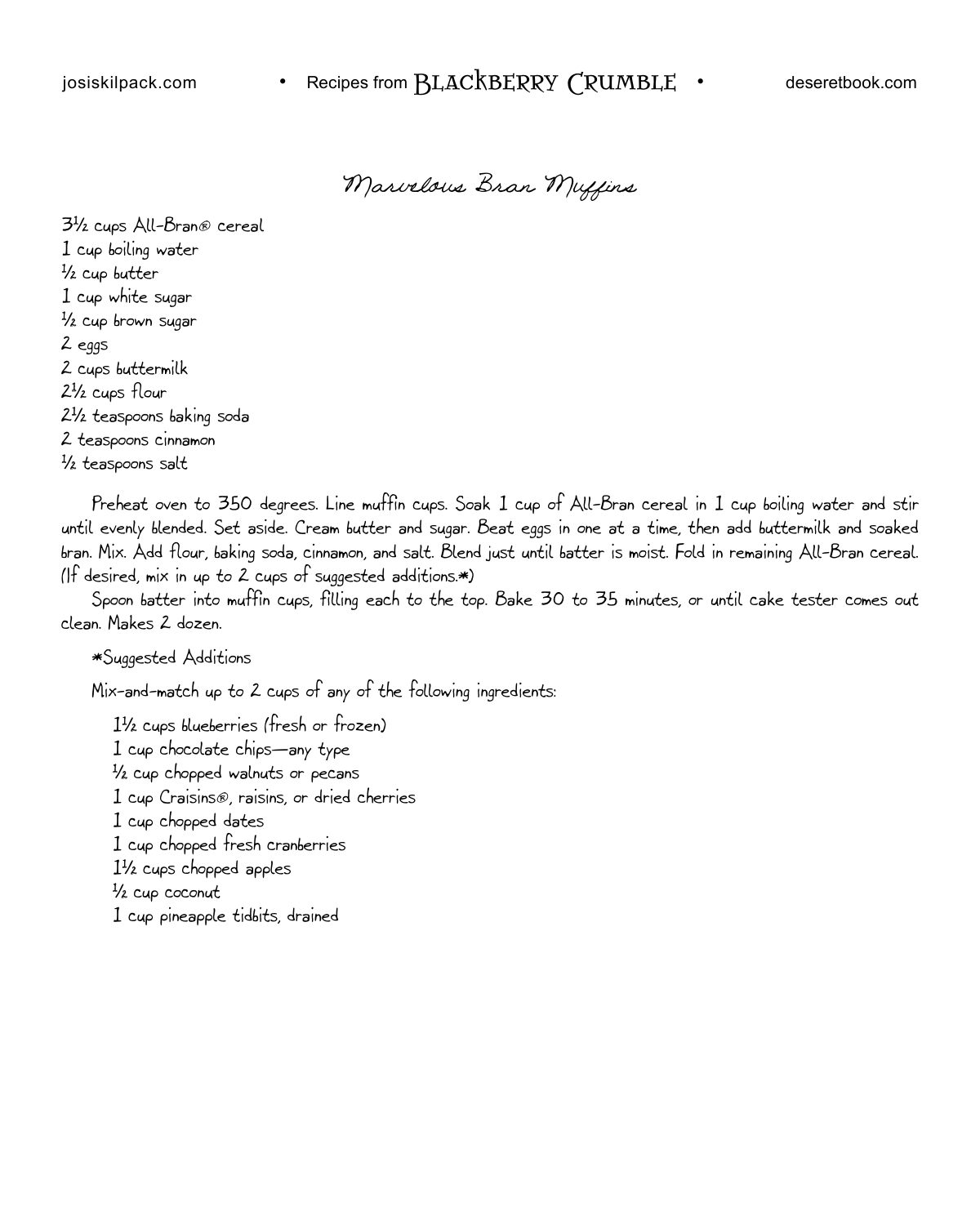Blackberry Crumble

6 cups fresh or frozen blackberries (or any kind of frozen berry)

- 2 tablespoons flour 3 tablespoons sugar
- 
- 1 ⁄2 cup butter
- 1 ⁄2 cup flour
- 1 ⁄2 cup rolled oats
- 1 ⁄2 cup brown sugar 1 ⁄2 teaspoon nutmeg
- 1 ⁄2 teaspoon cinnamon
- 1 ⁄4 teaspoon salt

Preheat oven to 350 degrees. Mix berries, 2 tablespoons flour, and 3 tablespoons sugar together in large bowl. Spread in an 8x8 pan. In a mixing bowl, combine remaining ingredients; adjust spices to taste. Use a pastry cutter to cut ingredients together until pea-sized crumbles form. Sprinkle over the top of the berry mixture. Bake for 45 to 55 minutes or until crumb topping is browned. Let cool slightly. Serve warm topped with vanilla ice cream or whipped cream, if desired. Serves 6.

Note: Karri recommends adding a little lemon zest to the topping. Sounds delicious!